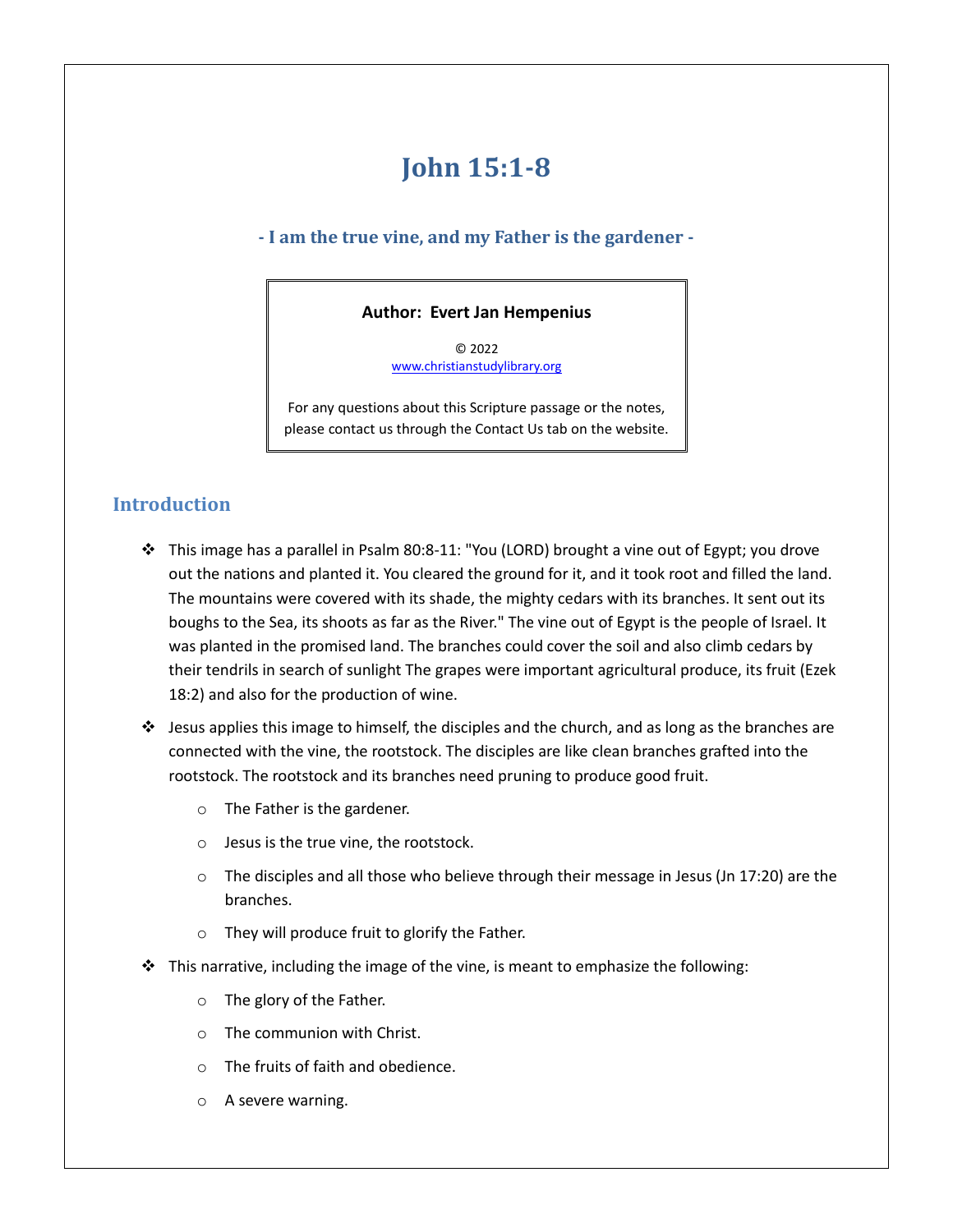- o And a lasting promise.
- ❖ The context, form and structure, theological, technical and hermeneutical notes given in this sermon outline overlap with other sermon outlines taken from the Gospel of John. This makes it possible to use this sermon outline as a "stand-alone". You can also fit this outline into a series of sermons.

## **Context**

❖ An overview of John 13-21:

| John 13:1-30     | The Last Supper                                     |  |
|------------------|-----------------------------------------------------|--|
| John 31:31-14:31 | Final discourse - part I                            |  |
| John 15:1-16:33  | Final discourse - part II                           |  |
| John 17:1-26     | The "Last Prayer" of Jesus                          |  |
| John 18:1-19:42  | The arrest, trial, crucifixion, and death of Jesus  |  |
| John 20:1-29     | The resurrection of Jesus and the first appearances |  |

❖ John 15:1-8 is part of John 15:1-17 and belongs to the Final Discourse – part II:

| John 15:1-8   | "I am the true vine, and my Father is the gardener." (Jn 15:1) |  |  |
|---------------|----------------------------------------------------------------|--|--|
|               | In these passages the following words are recurring:           |  |  |
|               | ❖ "bear fruit" (4 times)                                       |  |  |
|               | ❖ "remain in me / you (vine)" (7 times)                        |  |  |
|               | $\div$ "ask" (1 time)                                          |  |  |
| John 15:9-12  | ❖ "loved" (4 times)                                            |  |  |
|               | ❖ "remain in my/his love" (3 times)                            |  |  |
|               | ❖ "obey(ed)" (2 times)                                         |  |  |
|               | * "My command is this: Love each other" (Jn 15:12)             |  |  |
| John 15:13-15 | ❖<br>"friends" (3 times)                                       |  |  |
| John 15:16-17 | ❖ "bear fruit" (1 time)                                        |  |  |
|               | $\div$ "ask" (1 time)                                          |  |  |
|               | "This is my command: Love each other" (Jn 15:17)<br>❖          |  |  |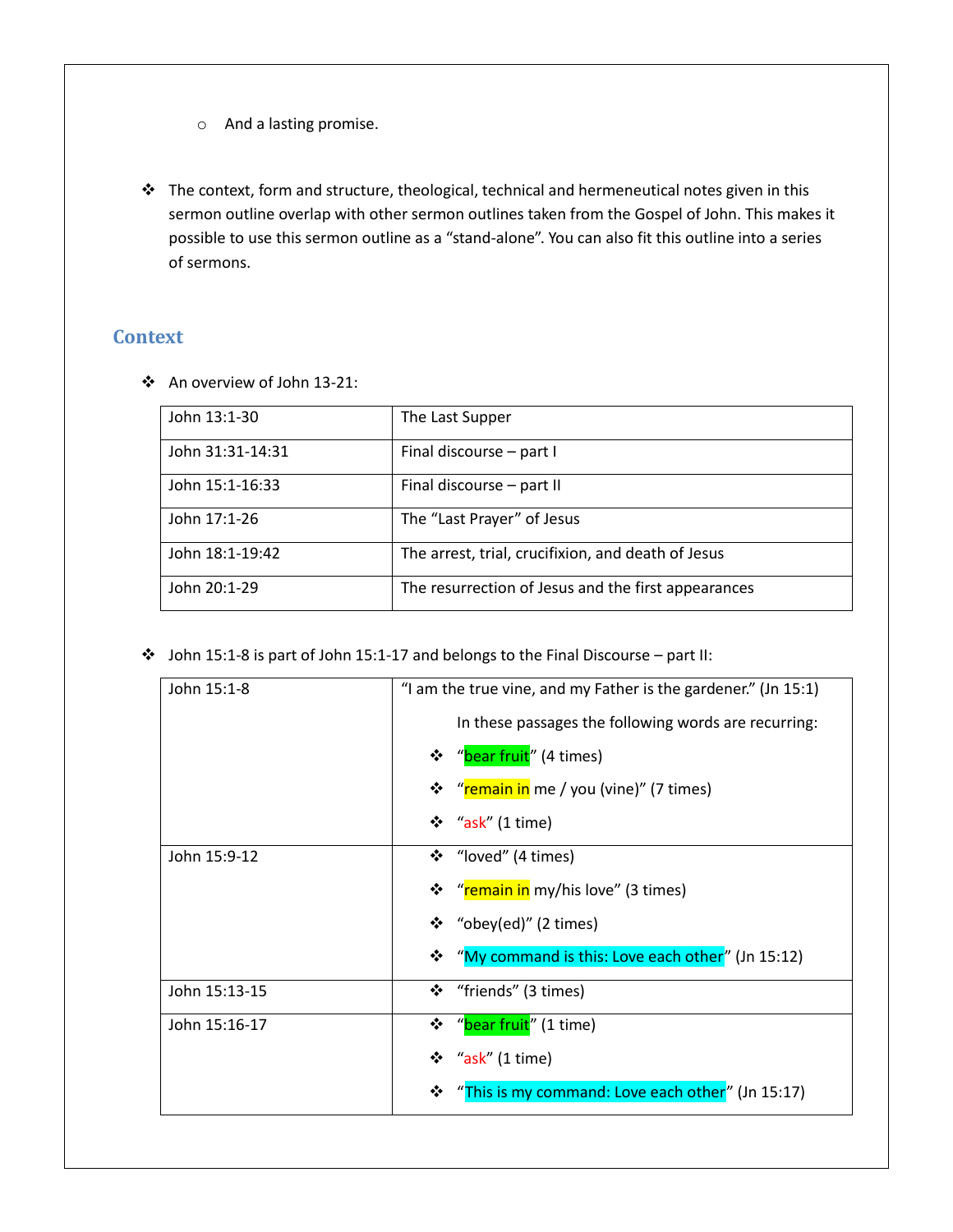❖ This overview makes clear that John 15:1-8 and 15:9-17 correspond to each other, as the highlighted texts show: "bear fruit" and "ask". Jesus moves his thoughts step by step forward to end with his final admonishment: "remain in me" > "remain in my love." And: "My command is this: Love each other" (12) > "This is my command: Love each other" (17).

## **Form and structure**

❖ John 15:1-8

| A. The vine and the Father    | I am the true vine,                                             |  |  |
|-------------------------------|-----------------------------------------------------------------|--|--|
| (verse 1)                     | and my Father is the gardener.                                  |  |  |
| B. The gardener, the vine and | He cuts off every branch in me that bears no fruit,             |  |  |
| the disciples                 | while every branch that does bear fruit he prunes               |  |  |
| (verse 2-4): Remain in me     | so that it will be even more fruitful.                          |  |  |
|                               | You are already clean because of the word I have spoken to      |  |  |
|                               | you. Remain in me, and I will remain in you.                    |  |  |
|                               | No branch can bear fruit by itself; it must remain in the vine. |  |  |
|                               | Neither can you bear fruit unless you remain in me.             |  |  |
| C. The vine and the branches  | I am the vine;                                                  |  |  |
| (verse $5.a$ )                | you are the branches.                                           |  |  |
| B' Three conditional clauses  | If a man remains in me and I in him,                            |  |  |
| (verse 5.b-7): Remain in me   | he will bear much fruit;                                        |  |  |
|                               | apart from me you can do nothing.                               |  |  |
|                               | If anyone does not remain in me,                                |  |  |
|                               | he is like a branch that is thrown away and withers;            |  |  |
|                               | such branches are picked up, thrown into the fire and           |  |  |
|                               | burned.                                                         |  |  |
|                               | If you remain in me and my words remain in you,                 |  |  |
|                               | ask whatever you wish, and it will be given you.                |  |  |
| A'. The Father and the vine   | This is to my Father's glory, that you bear much fruit,         |  |  |
| (verse 8)                     | showing yourselves to be my disciples.                          |  |  |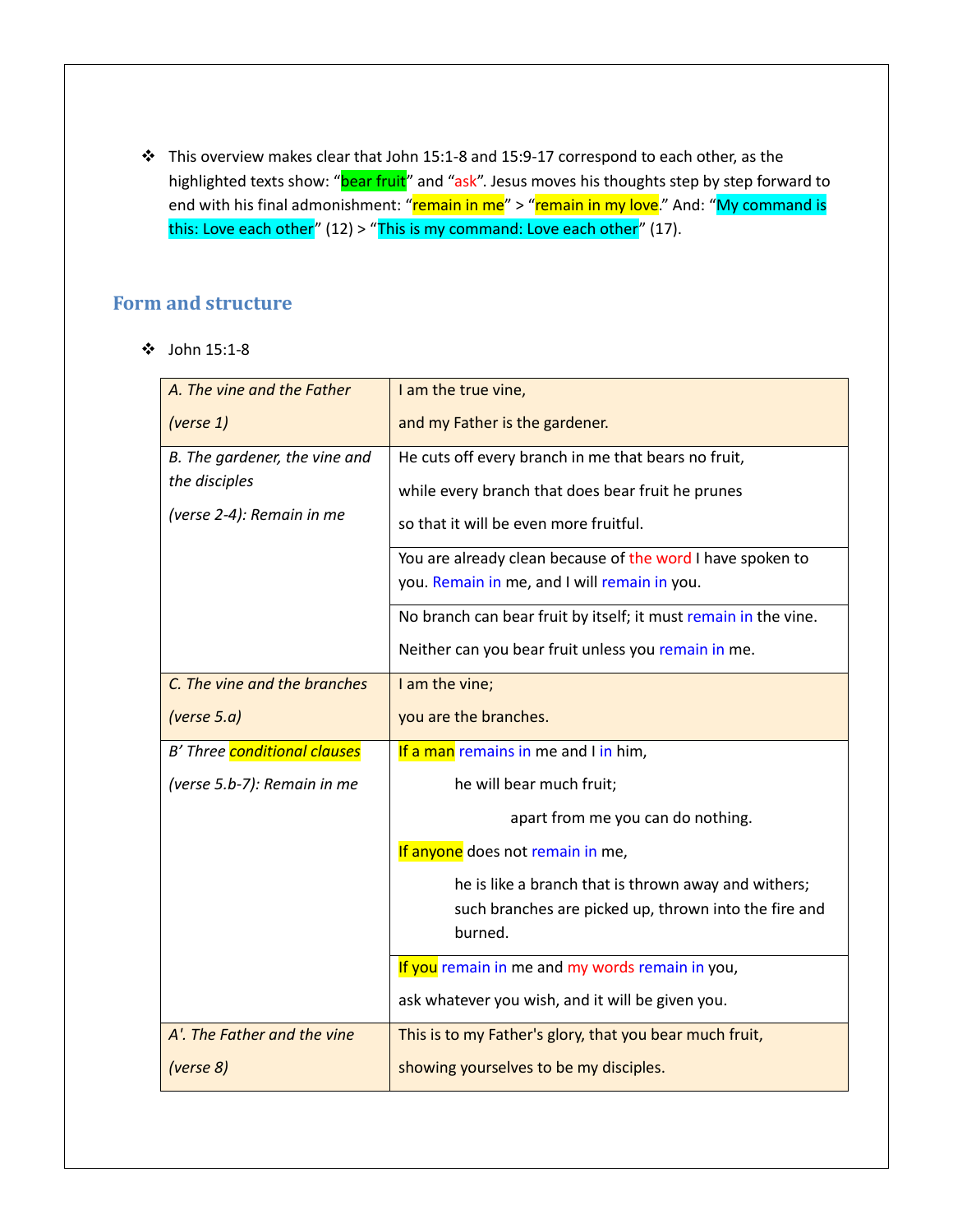- ❖ This narrative has an ABCB'A'- structure:
	- o A. Introduction: the Father and the vine;
		- B. Remain in me:
			- C. The vine and the branches (the disciples);
		- B'. Remain in me;
	- o A'. Conclusion: the Father receives glory.
- ❖ Note that:
	- $\circ$  Remain(s) in is used nine times. This stresses the importance of communion and fellowship with Christ.
	- o The word(s) of Christ (**λόγος**, verse 3; **τὰ ῥήματά**, verse 7) occur in both parts.
	- $\circ$  Most of the sentences are in first en second person (I, my, you) except for the first two conditional clauses. See below.
	- $\circ$  The glory of the Father through fruit-bearing is the objective: John 15:1, 8.

# **Technical notes and theological background**

#### Viticulture – vineyard; Biblical references

- $\clubsuit$  Jesus refers to the ancient practice of cultivating vines. In many countries, people are not familiar with the growth of the vine, a vineyard and viticulture. Therefore some explanation will be needed.
	- $\circ$  It is a very ancient form of agriculture. In the Bible, Noah planted a vineyard (Gen 9:20) just after the flood.
	- o Other instances in which a vine or vineyard is mentioned:
		- The dream of the cup-bearer (Gen 40:9, 10).
		- Joseph is blessed by his father Jacob, who compares him to a vine (Gen 49:22).
		- The importance of viticulture in Israel is also shown by the occurrence of several laws (Ex 22:5; 23: 11; Lev 19:10; 25:3-5). Leviticus 23:3-5 refers to the pruning of the vineyard.
		- They had different vines: "He planted it with the choicest vines" (Isa 5:2). Some vines were imported (Isa 17:10), "a choice vine of sound and reliable stock" (Jer 2:21).
	- o In Psalm 80, Israel is compared to a vine; the LORD is compared to the gardener:
		- "You brought a vine out of Egypt;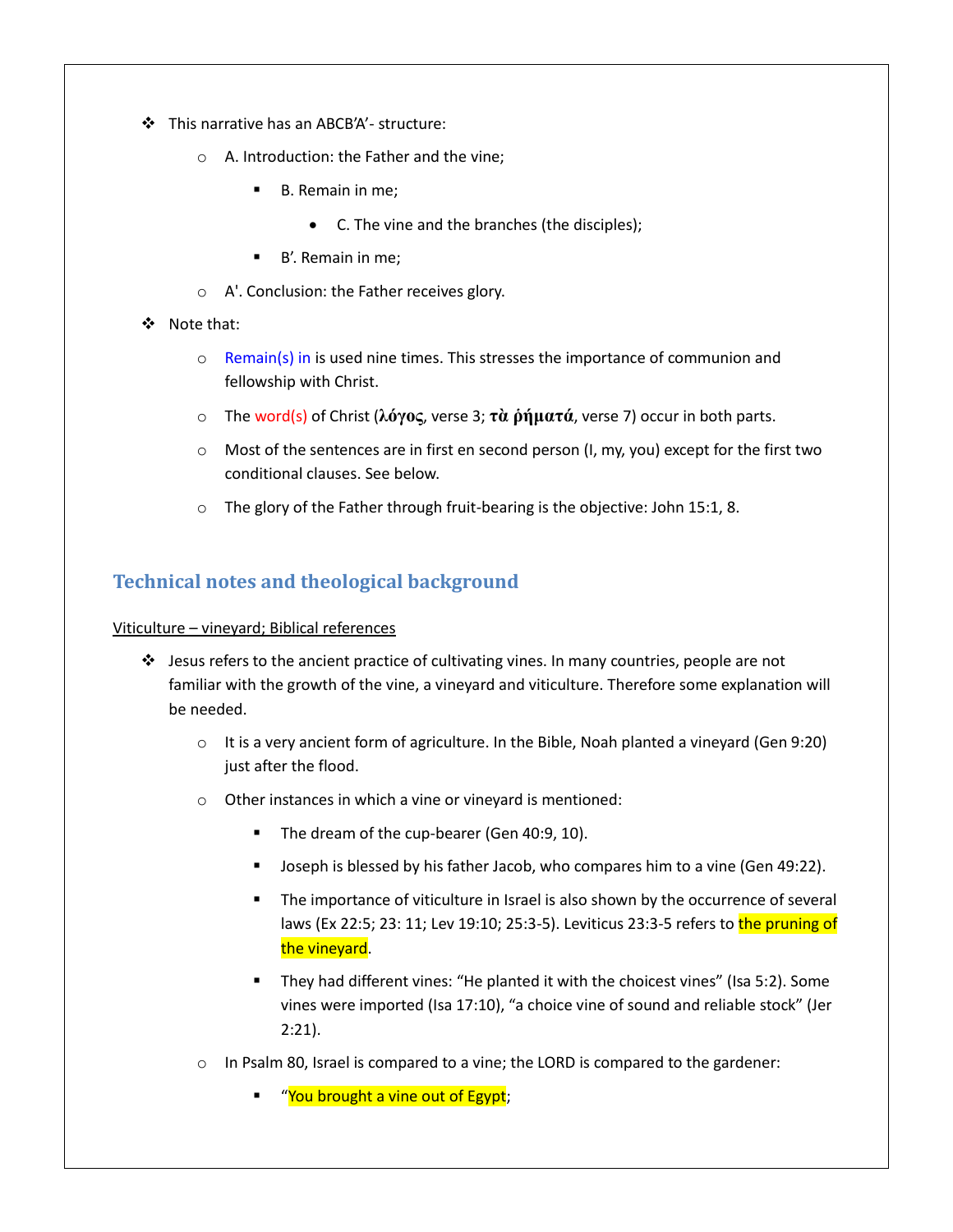- you drove out the nations and planted it.
- You cleared the ground for it,
- and it took root and filled the land.
- The mountains were covered with its shade,
- the mighty cedars with its branches.
- It sent out its boughs to the Sea,
- Its shoots as far as the River" (Ps 80:9-11).
- See also Isaiah 5:7: "The vineyard of the LORD Almighty is the house of Israel, and the men of Judah are the garden of his delight." "Israel was a spreading **vine**" (Hos 10:1).
- o The image of the vineyard is used in three parables:
	- The Parable of the Workers in the Vineyard (Mt 20:1-16).
	- The Parable of the Two Sons (Mt 21:28-32).
	- The Parable of the Tenants (Mt 21:33-46).
		- In the latter two parables, the vineyard stands for the Kingdom of God.

Viticulture – vineyard; images

# **Ancient Methods of Vine Training**



Copyright 2016 Faithlife / Logos Bible Software

 $\circ$  In ancient Israel vines probably grew covering the ground (no. 1; Psalm 80: it took root and filled the land.). The Romans used supporting bars (no. 4 and 5).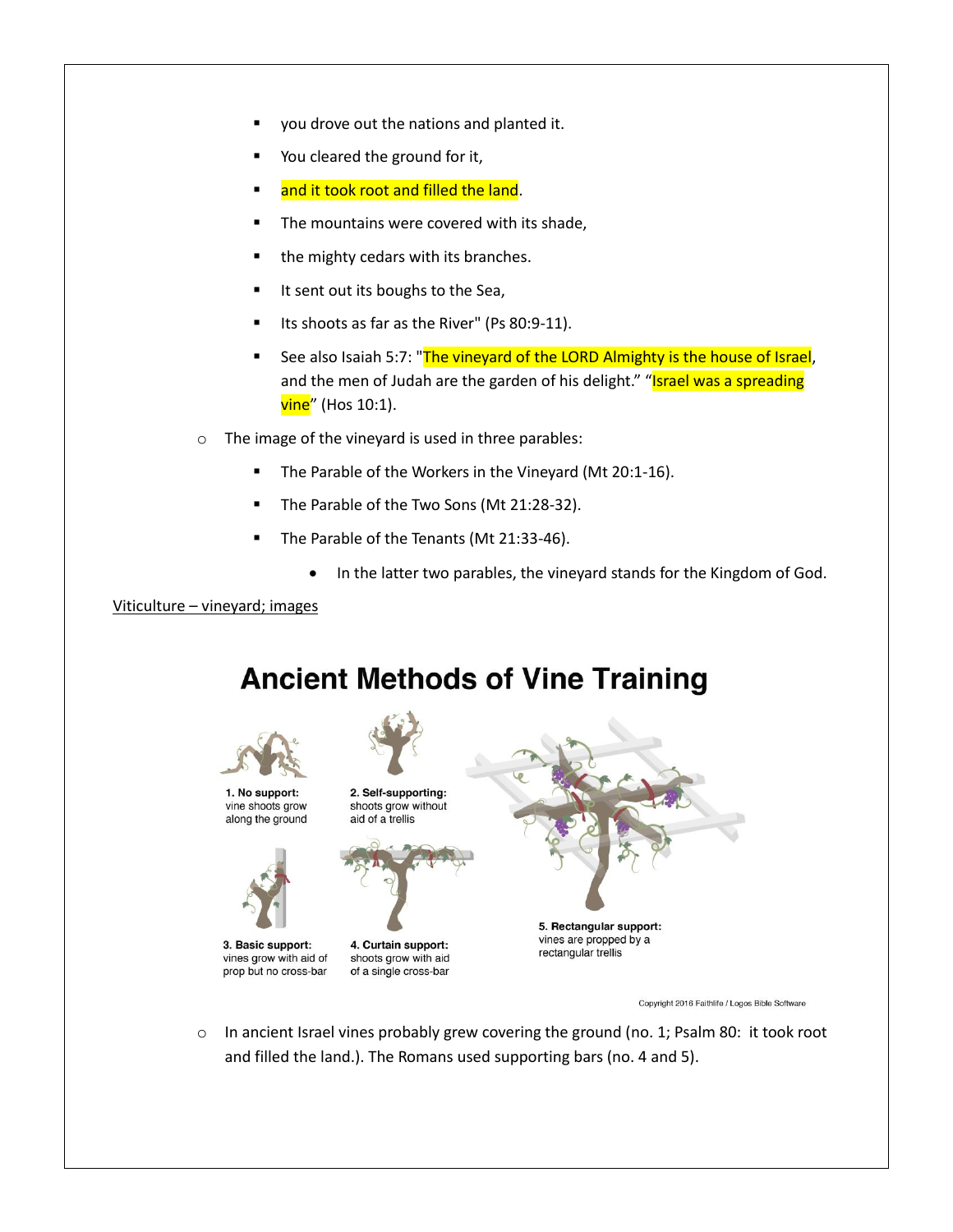o A mosaic found in Algeria (North Africa) depicts Roman viticulture using rectangular support:



o The 'Foro Boario' vineyard at Pompeii, was replanted as it was at the time of the eruption (A.D. 79), with a small wine press in a structure at back.<sup>1</sup>

<sup>1</sup> https://commons.wikimedia.org/wiki/File:Vigneti\_di\_foro\_boario.JPG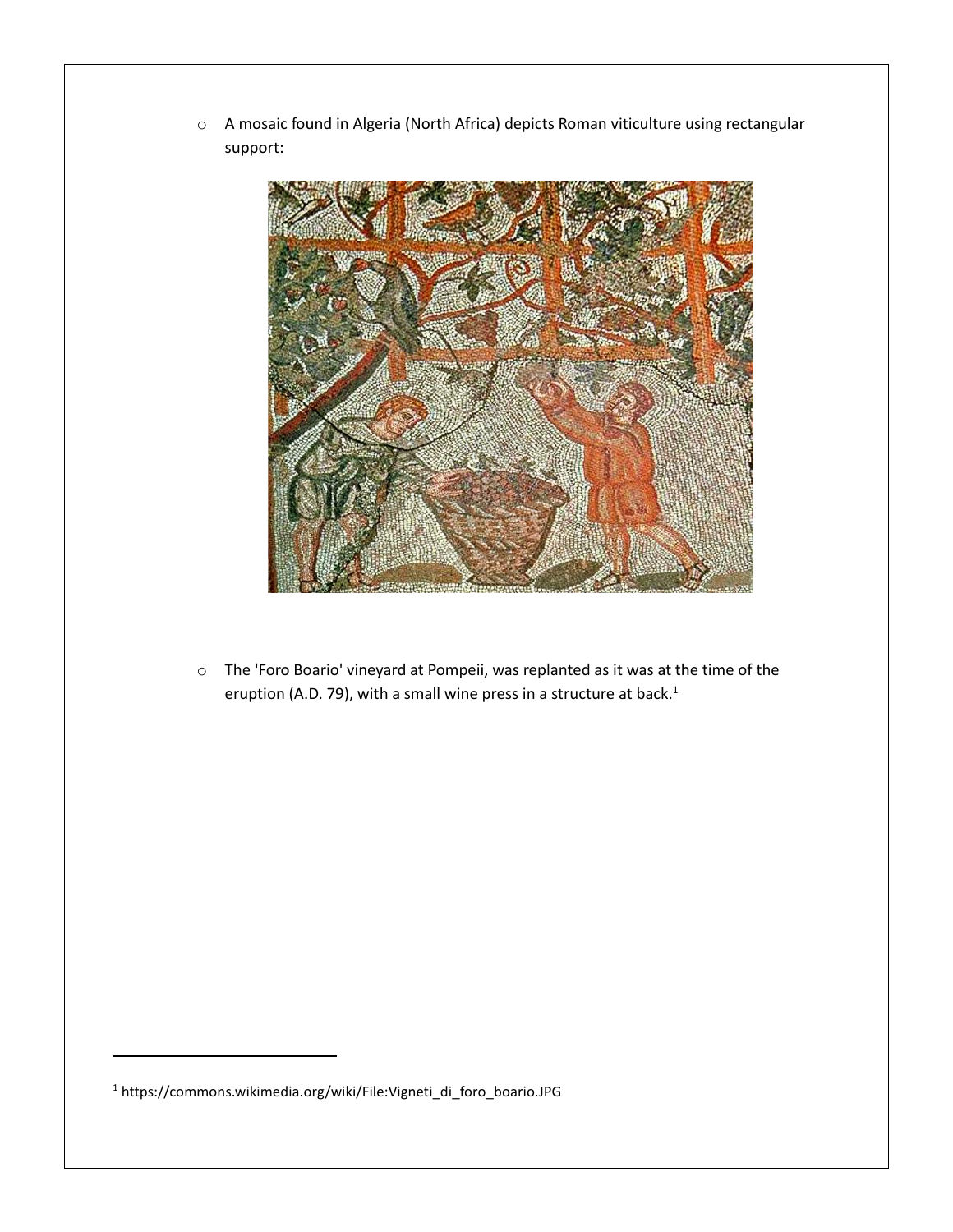

#### Vines and the second temple

- ❖ Josephus described the second temple, which was adorned by Herod as follows
	- o **3.** (391) So Herod took away the old foundations, and laid others, and erected the temple upon them (…) (394) The temple had doors also at the entrance, and lintels over them, of the same height with the temple itself. They were adorned with embroidered veils, with their flowers of purple, and pillars interwoven: (395) and over these, but under the crown-work, was spread out a golden vine, with its branches hanging down from a great height, the largeness and fine workmanship of which was a surprising sight to the spectators, to see what vast materials there were, and with what great skill the workmanship was done.<sup>2</sup>
- ❖ This description shows the importance of the vine imagery, the grapes giving glory.

## **Exposition**

An analysis of the narrative (Jn 15:-1-8)

❖ The main characters are:

<sup>2</sup> Josephus, F., & Whiston, W. (1987, p. 423–424). See for Josephus: Wikimedia Foundation. (2022, April 3). Josephus. Wikipedia. Retrieved April 6, 2022, from https://en.wikipedia.org/wiki/Josephus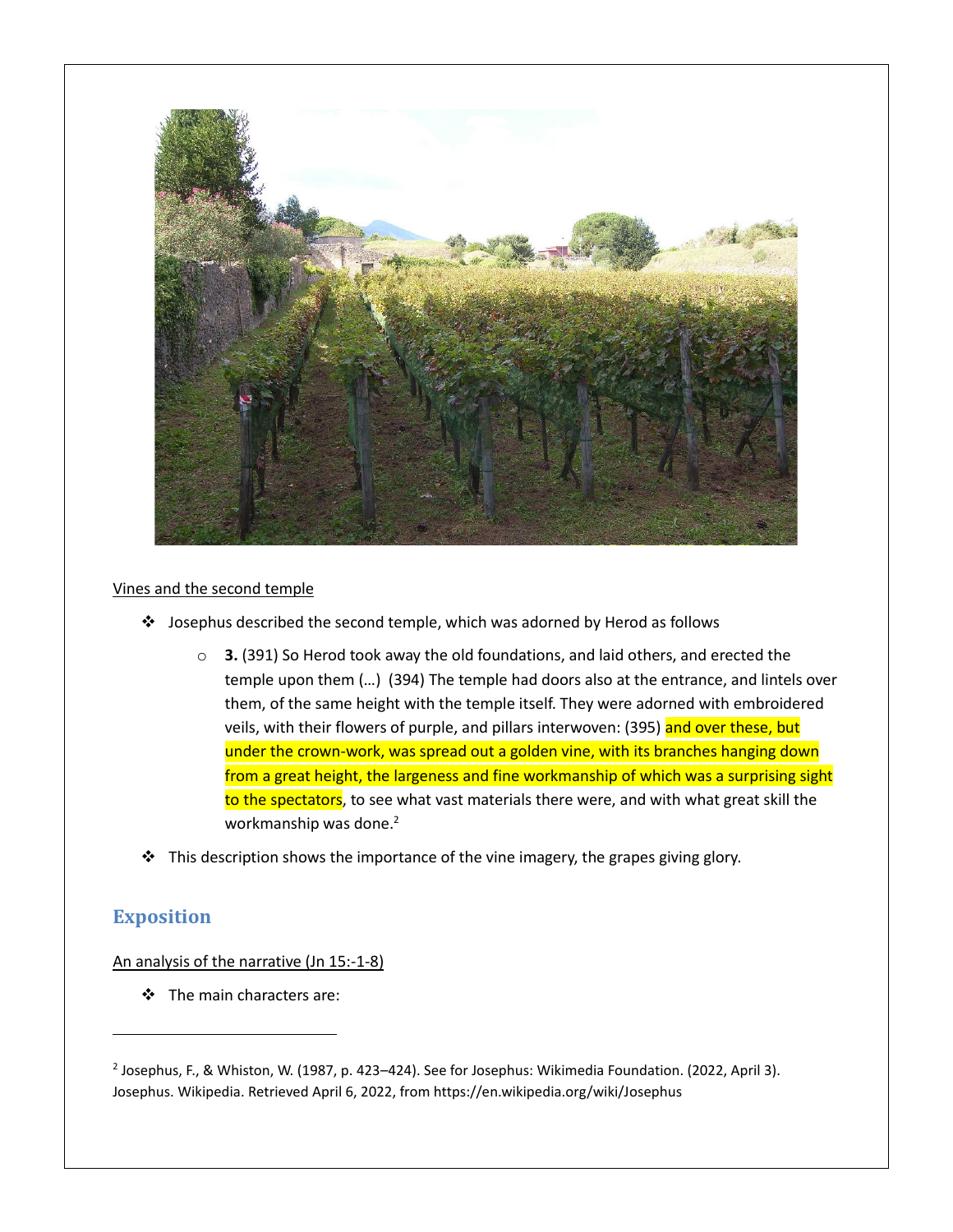- o The Father. He is the gardener and will receive glory.
- o Jesus. He is the true vine.
- $\div$  The supporting characters are:
	- o The disciples, who are grafted into the vine by the word of Jesus;
	- o Anyone.
- ❖ The main actions:
	- o To remain in me (by the words of Jesus);
	- o To ask and receive;
	- $\circ$  To glorify the Father in bearing fruit.
- ❖ The supporting image, viticulture:
	- o The vine and its branches, bear fruit.
	- $\circ$  The cutting of branches, which will be thrown away, wither, collected, and burned.
	- o The pruning of branches to be more fruitful.
- ❖ The glorification of the Father by the vine and its branches is the main thrust of this narrative!

#### Verse 1-2

### ❖ "**I am the true vine, and my Father is the gardener.**"

- o "**I am the true wine**" is the final "I-am"-saying:
- $\circ$  John 4:25, 26: "The Messiah";
- $\circ$  John 6:35, 48, 51: "I am the bread of life";
- o John 8:12: "I am the light of the world";
- o John 8:58: "before Abraham was born, I am!";
- o John 10:7, 9: "I tell you the truth, I am the gate for the sheep";
- o John 10:11, 14: "I am the good shepherd";
- o John 11:25: "I am the resurrection and the life";
- o John 14:6: "I am the way and the truth and the life".
- o Psalm 80 describes God as the gardener and Israel as the vine. By declaring himself "**the true vine**", Jesus indicates that he embodies the true Israel, the son of God (Ex 4:21-23). Is it also an intimation that Israel is the "false vine",<sup>3</sup> that part of Israel who rejects Jesus as the Messiah?

<sup>3</sup> Newman, B. M., & Nida, E. A. (1993, p. 477).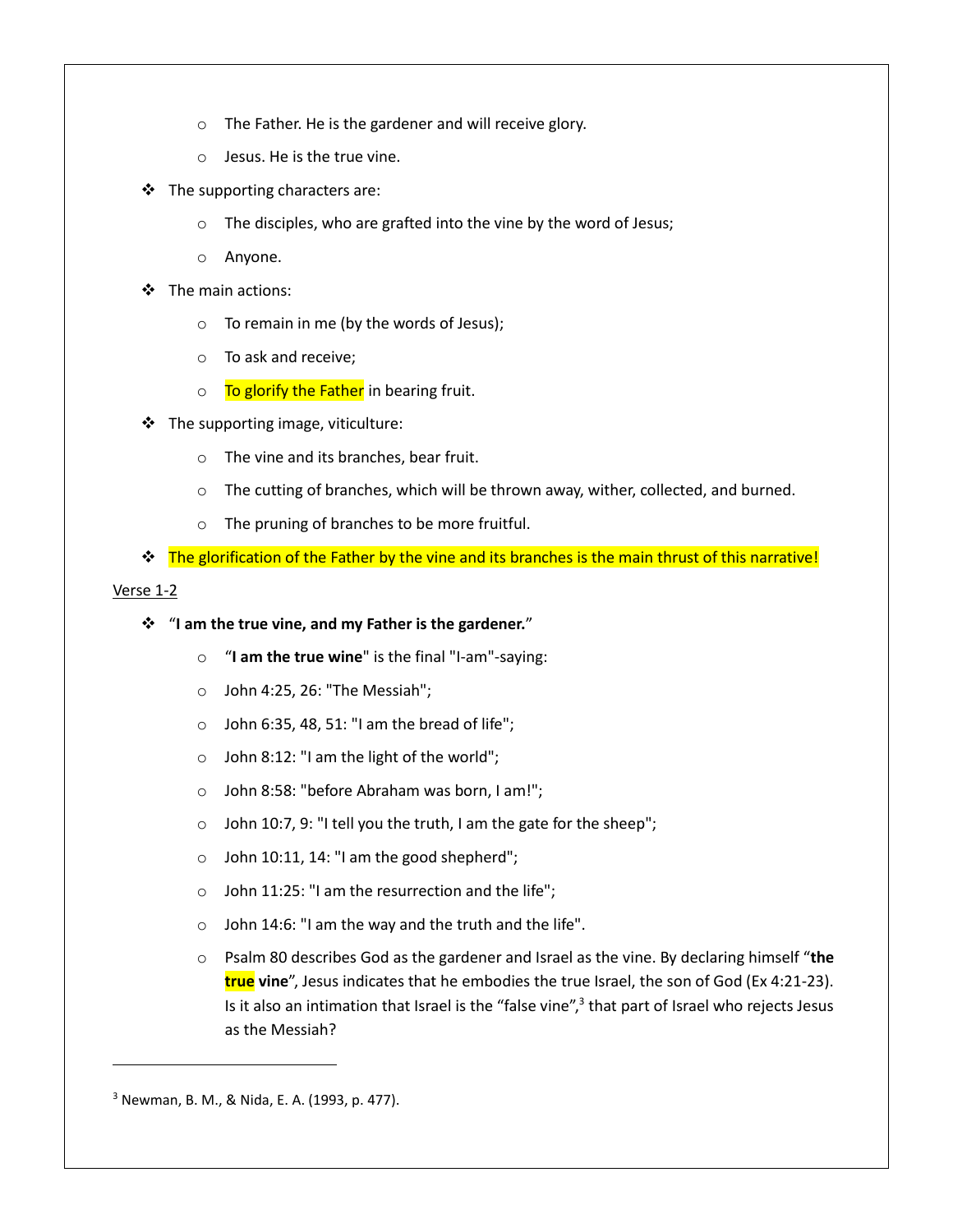- Carson comments: "Most remarkable is the fact that whenever historic Israel is referred to under this figure it is the vine's failure to produce good fruit that is emphasized, along with the corresponding threat of God's judgment on the nation."<sup>4</sup> See Isa 5:1–7; 27:2-6; Jer 2:21; 12:10, 11; Ezek 15:1–8; 17:1–21; 19:10– 14; Hos 10:1–2.
- He is also the true vine because he imparts true life.<sup>5</sup>
- See also the prayer of Psalm 80 (80:14-18):
- "Return to us, O God Almighty!
- Look down from heaven and see!
- Watch over this vine,
- the root your right hand has planted, the son you have raised up for yourself.
- Your vine is cut down, it is burned with fire;
- at your rebuke your people perish.
- Let your hand rest on the man at your right hand,
- the son of man you have raised up for yourself.
- Then we will not turn away from you;
- revive us, and we will call on your name."
- ❖ The gardener, the Father: "**He cuts off every branch in me that bears no fruit, while every branch that does bear fruit he prunes so that it will be even more fruitful.**"
	- o The Father continues to be at work. "**Branch in me**" refers to the true community of Christ.
		- Jesus doesn't explain how this process of cutting and pruning takes place. It is enough to know that the Gardener does know what he is doing in his wisdom, love, and care for the vine (his beloved son!).
	- o A similar image is used by Paul in Romans 11:17-21 about the olive tree.
	- o "**Fruit.**" See below verse 8.

<sup>4</sup> Carson, D. A. (1991, p. 513).

<sup>5</sup> Haenchen, E., Funk, R. W., & Busse, U. (1984, p. 131).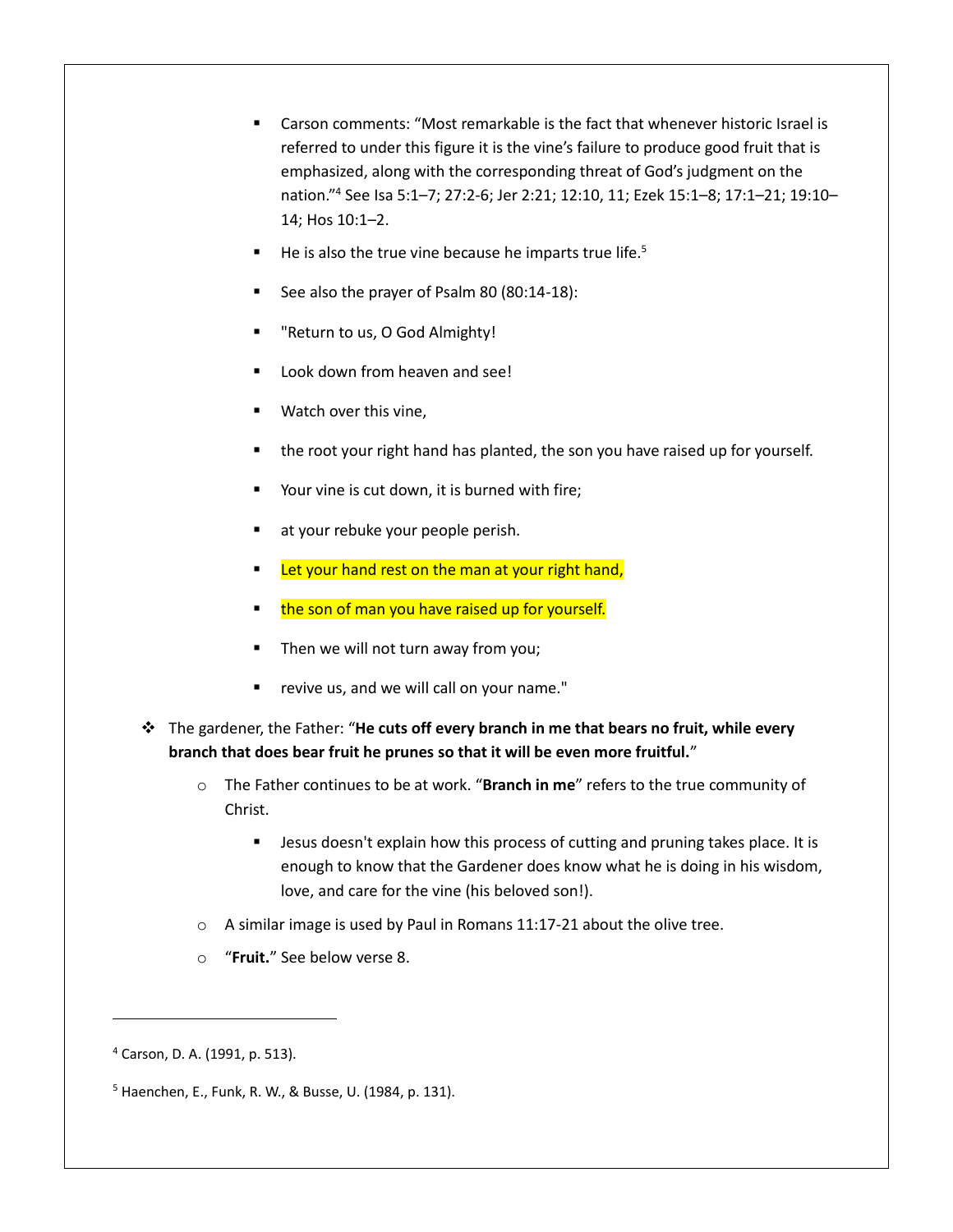#### Verse 3-4

- ❖ "**You are already clean because of the word I have spoken to you.**"
	- $\circ$  Jesus probably refers indirectly to the agricultural practice of grafting a shoot in the rootstock. The grafts need to be clean, just like the disciples needed to be clean.
	- o "**Clean**" = "**καθαρός**": 3. **pertaining to being free from moral guilt,** *pure, free* from sin.<sup>6</sup> "The Word also plays a crucial role in the cleansing, for it is the obedient response to its proclamation that transforms the inner man."<sup>7</sup>
	- o "**word**" = "**λόγος**": "**teaching**" (Jn 14:23).
		- See also "the washing of the feet" (Jn 13:10, 11).
- ❖ "**Remain in me, and I will remain in you.**"
	- <sup>o</sup> "**Remain**" = "**μένω**": 1. *remain, stay* of someone who does not leave a certain realm or sphere: *remain, continue, abide*. The phrase *"remain in*" is a favourite of John to denote an inward, enduring personal communion *of love*. So of God in his relation to Christ, *the Father, who abides in me* (Jn 14:10)**.** Of Christians in their relation to Christ (Jn 6:56; 15:4, 5–7). Of Christ relating to Christians (Jn 15:4, 5). Of Christians relating to God**.** Of God relating to Christians**.** 8
	- $\circ$  "To 'remain in' Jesus has a deeper significance than simply to continue to believe in him, although it includes that; it connotes continuing to live in association or in union with him"<sup>9</sup> and his love, it signifies true fellowship.
		- John 15:9: "As the Father has loved me, so have I loved you. **Now remain in my love**." It is a community of mutual love (Jn 14:21, 23).
		- John 15:10: "If you obey my commands, you will remain in my love, just as I have obeyed my Father's commands and remain in his love." See also John 14:31.
	- o This is explained by the following example and lesson.
		- "No branch can bear fruit by itself; it must remain in the vine.
		- Neither can you bear fruit unless you remain in me."

<sup>6</sup> Arndt, W., Danker, F. W., Bauer, W., & Gingrich, F. W. (2000, p. 489).

<sup>7</sup> Hartley, J. E. (1979–1988, Vol. 1, p. 722). *Clean and Unclean.* In G. W. Bromiley (Ed.).

<sup>8</sup> Arndt, W., Danker, F. W., & Bauer, W. (2000, p. 631).

<sup>9</sup> Beasley-Murray, G. R. (1999, Vol. 36, p. 272).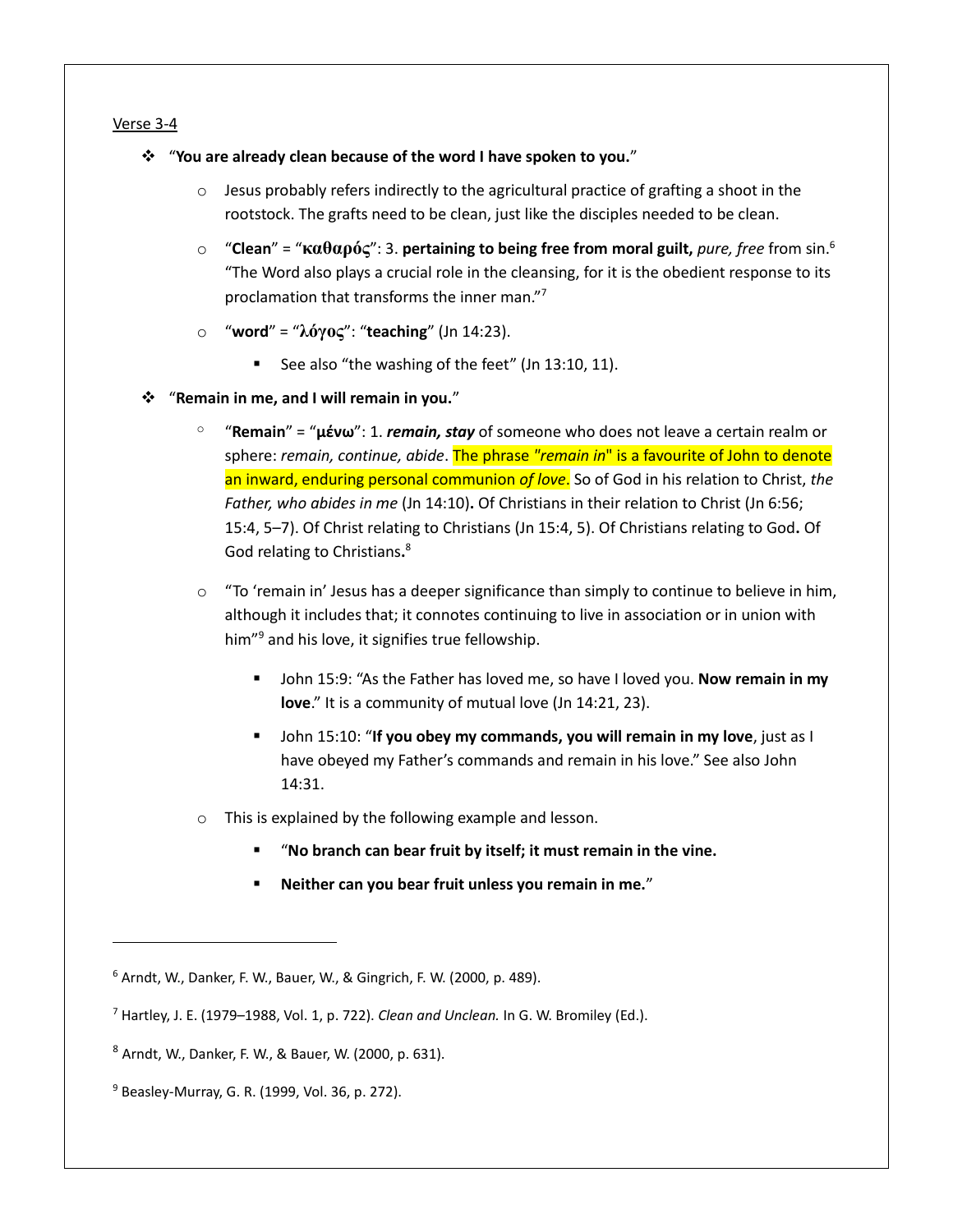## Verse 5-7

- ❖ "**I am the vine; you are the branches.**" These words conclude the previous part and introduce the second part. "**I**" and "**you**" are here used emphatically. The branches are clearly distinguished from the vine.
- ❖ There are three conditional clauses. The first two are cast in the third person: "**if a man**" accept for the second part of the first clause. The third clause is an exhortation for the "disciples". The additions emphasize the main message "remain in me."

| conditional  | Anyone                                                           | Disciples (you) |
|--------------|------------------------------------------------------------------|-----------------|
| $1st$ clause | If a man remains in me and I in him,<br>he will bear much fruit; |                 |

| addition<br>(emphasis) |                                                                                             | apart from me you can do nothing.                                                                         |
|------------------------|---------------------------------------------------------------------------------------------|-----------------------------------------------------------------------------------------------------------|
| $2nd$ clause           | If anyone does not remain in me,<br>he is like a branch that is thrown<br>away and withers; |                                                                                                           |
| addition<br>(emphasis) | such branches are picked up, thrown<br>into the fire and burned.                            |                                                                                                           |
| 3 <sup>rd</sup> clause |                                                                                             | If you remain in me and my words<br>remain in you,<br>ask whatever you wish, and it will be<br>given you. |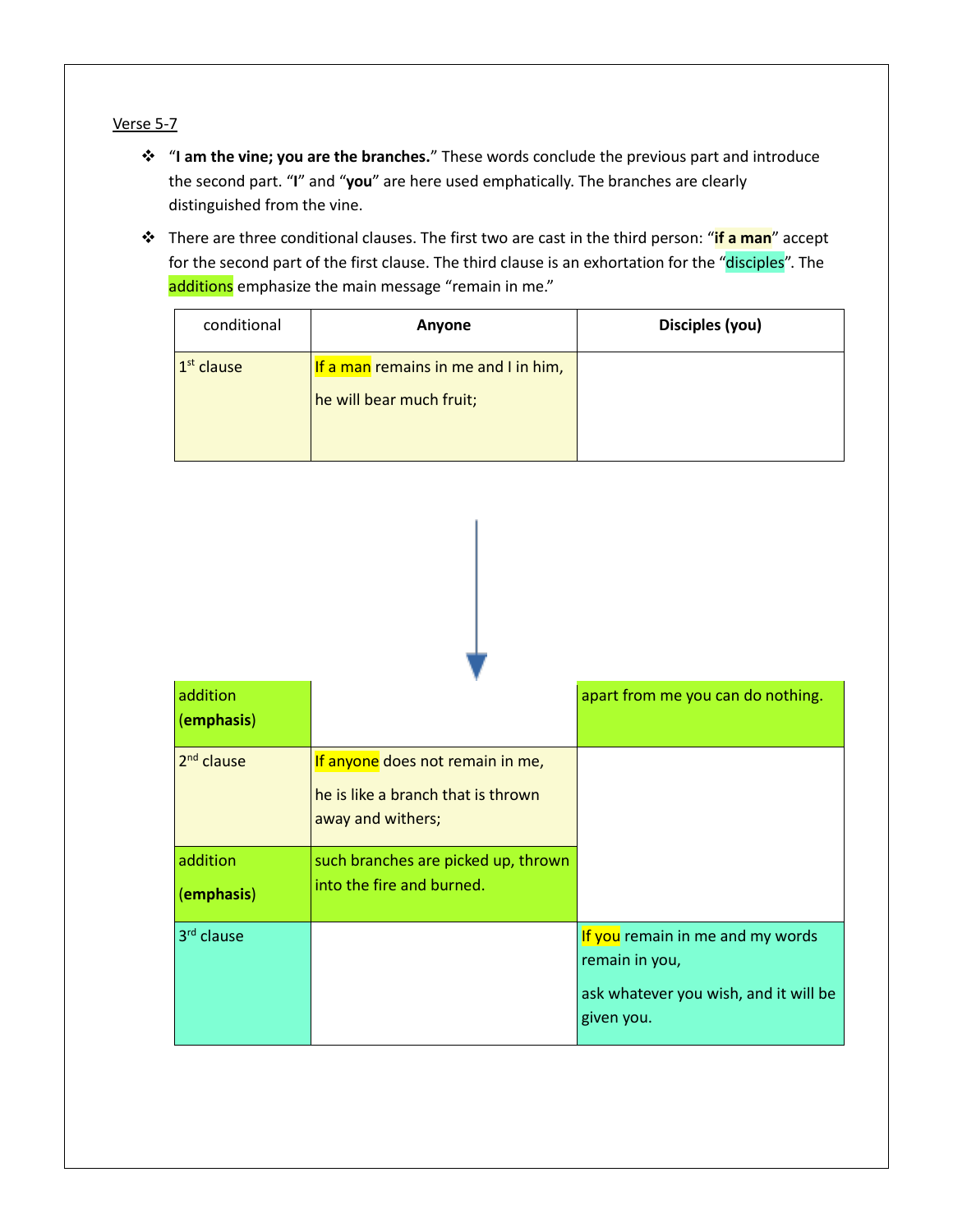- ❖ "**if a man**" and "**if anyone**" shows that this narrative is not solely applicable to the eleven, but also to all those who believe in Jesus, as is made clear by:
	- $\circ$  "My prayer is not for them alone. I pray also for those who will believe in me through their message, that all of them may be one, Father, just as you are in me and I am in you. May they also be in us so that the world may believe that you have sent me" (Jn 17:20, 21).
	- o "**Apart from me you can do nothing.**" This refers implicitly to the Spirit and his work (Jn 14:16, 17; 26: "But the Counselor, the Holy Spirit, whom the Father will send in my name, will teach you all things and will remind you of everything I have said to you." "He will guide you into all truth" (Jn 16:13). "All that belongs to the Father is mine. That is why I said the Spirit will take from what is mine and make it known to you" (Jn 16:15).
	- o "**he is like a branch that is thrown away and withers;….thrown into the fire and burned.**"
		- This is a severe warning to anyone who forsakes Jesus. The image is taken from the viticulture and implicitly applied to the eschatological judgement.
		- "The tenses of the (Greek) verbs ("**thrown away and withers**") in verse 6 are difficult."<sup>10</sup> "An author (John) sometimes uses the aorist *for* the future to stress the certainty of the event."<sup>11</sup>
- ❖ "**If you remain in me and my words remain in you, ask whatever you wish, and it will be given you**"
	- $\circ$  This is a strong assurance, needed because: "apart from me you can do nothing."
	- $\circ$  "Whatever you ask in my name, I will do" (Jn 14:13–14; 15:7–8, 16; 16:23, 26). In other words, Jesus promises the Father's positive response to prayer when it is aligned with his will, a point made explicit in 1 John 5:14: "This is our assurance we have in him, that whatever we ask according to his will, he hears us."<sup>12</sup>
	- $\circ$  Borchert writes: "As Westcott (St. John, 2.201) pointedly states, the 'petitions of the true disciples are echoes (so to speak) of' the words of Jesus because his teaching is 'transformed into a supplication, and so it will be necessarily heard.'"<sup>13</sup>

- <sup>11</sup> Wallace, D. B. (1996, p. 564).
- <sup>12</sup> Crump, D. M. (2013, p. 691).
- <sup>13</sup> Borchert, G. L. (2002, Vol. 25B, p. 145).

<sup>10</sup> Carson, D. A. (1991, p. 517).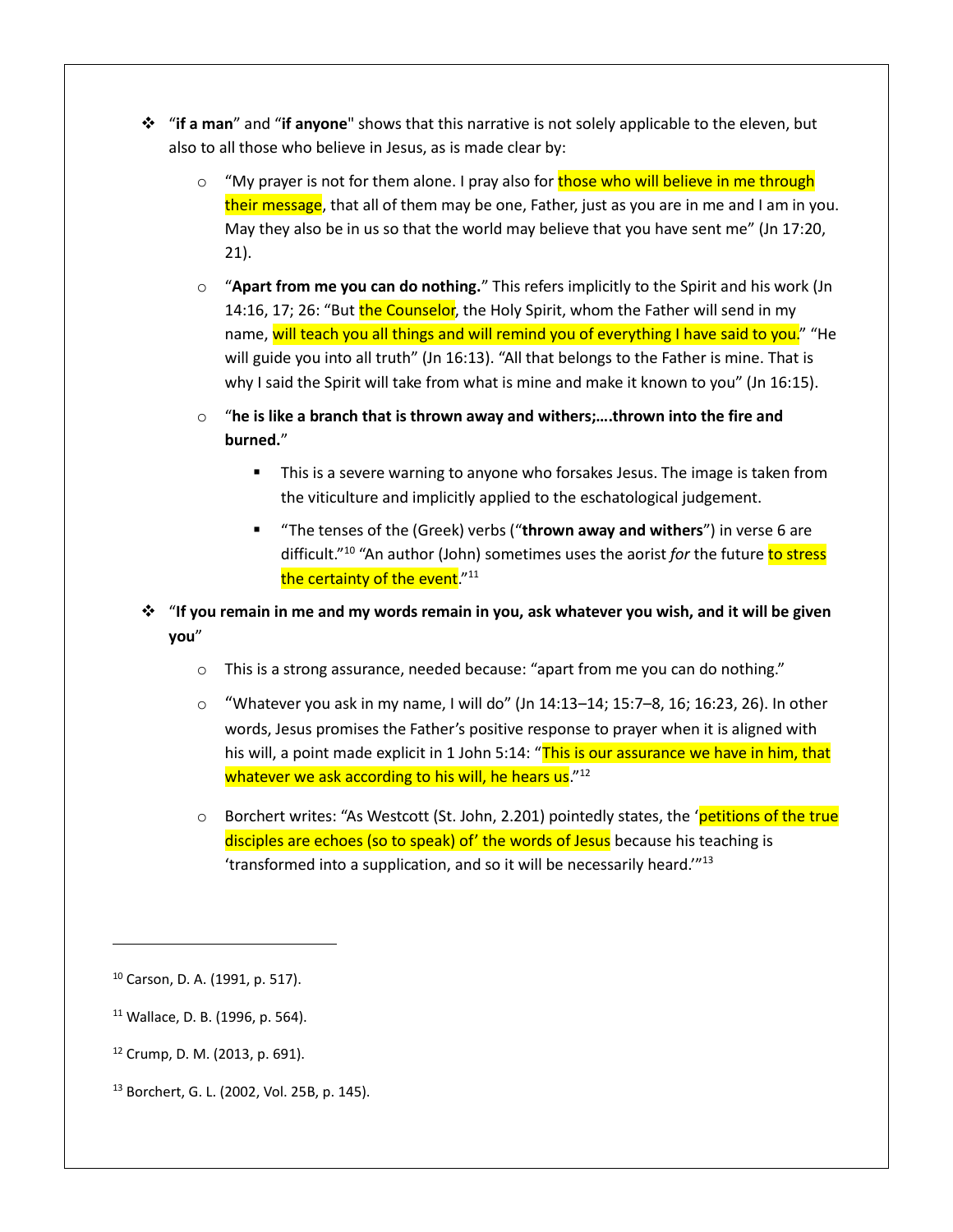$\circ$  Carson remarks: "Such words must so lodge in the disciple's mind and heart that conformity to Christ, obedience to Christ, is the most natural (supernatural?) thing in the world."<sup>14</sup>

#### Verse 8

### ❖ "**This is to my Father's glory,**"

o "**glory**" = "**δοξάζω**": 2. **to cause to have splendid greatness,** *clothe in splendor, glorify.* **.** It is a favorite term in John in which the whole life of Jesus is depicted as a glorifying of the Son by the Father (Jn 8:54; 11:4; 12:28; 13:31; 17:1, 4). At the same time, the Father is glorified by the Son (Jn 13:31, 32; 14:13; 17:1). The glorification culminates in the crucifixion and resurrection of Christ (Jn 7:39; 12:16, 23, 28; 13:31, 32; 17:1, 5, 10). Jesus is glorified through the working of the Holy Spirit, the Paraclete (Jn 16:14) and through his disciples (Jn 17:10)**,** who also glorify the Father (Jn 15:8)**,** especially in martyrdom (of Peter; Jn 21:19).<sup>15</sup>

### o "**showing yourselves to be my disciples.**"

- "The primary task of the disciple is to glorify Jesus (see Jn 17:10; 21:19), who glorifies the Father. This bearing of fruit, therefore, not only indicates that the followers are true disciples of Jesus but also that God is glorified in their discipleship."<sup>16</sup> "This must not be understood as implying that the disciples glorify the Father directly as the result of their own actions. It is because they abide in Jesus, the Vine, and are obedient to him in the bearing of fruit that they bring glory to the Father.<sup>"17</sup> (Borchert referring to C. Barth.)
- John 8:31: "If you hold to my teaching, you are really my disciples."
- John 13:35: "By this all men will know that **you are my disciples, if you love one another**."
- o "**that you bear much fruit.**" The fruit is summarized in these words: "**love one another.**"
	- "A new command I give you: Love one another. As I have loved you, so you must love one another" (Jn 13:34; 15:9-17). This love might imply martyrdom (Jn 15:13; 21:19).
	- See also 1 John 3:11-24; 4:7-21; 5:1-3.

<sup>14</sup> Carson, D. A. (1991, p. 517).

<sup>15</sup> Arndt, W., Danker, F. W., Bauer, W., & Gingrich, F. W. (2000; p. 258).

<sup>16</sup> Borchert, G. L. (2002, Vol. 25B, p. 146).

<sup>17</sup> Borchert, G. L. (2002, Vol. 25B, p. 146).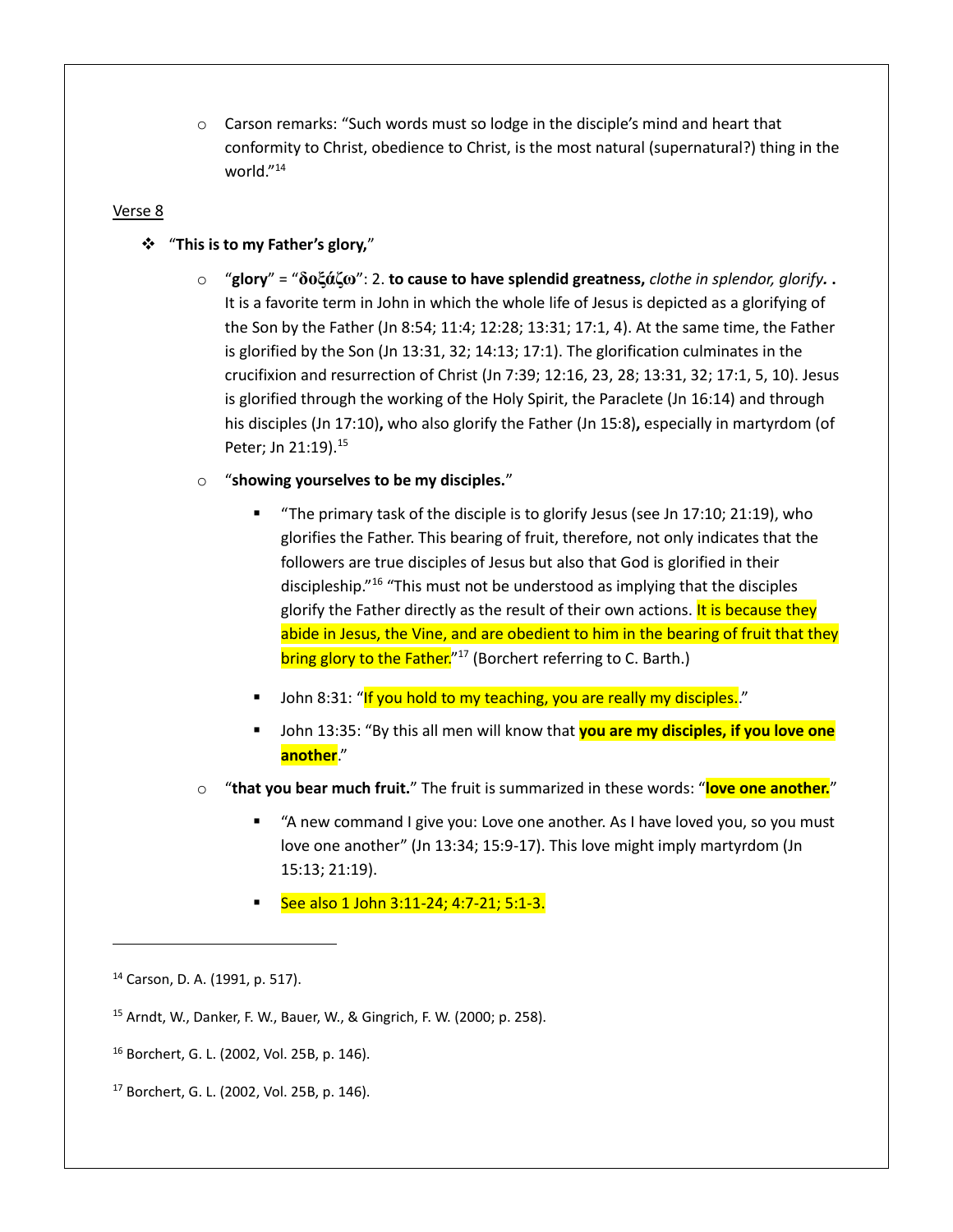• "I in them and you in me. May they be brought to complete unity to let the world know that you sent me and have loved them even as you have loved me" (Jn 17:23).

# **Application**

## **Before**

 $\div$  It is advisable to depict the image of the vine, the branches, and the fruit. If people are not familiar with the vine, it can be explained by using other examples of known fruit-bearing plants or trees.

## Glorify God in Christ

- $\cdot \cdot$  The Father is the gardener. He is at work in his vineyard.
	- o "**He cuts off every branch in me that bears no fruit, while every branch that does bear fruit he prunes so that it will be even more fruitful.**"
		- There are two aspects:
		- removing non-fruit-bearing branches;
		- and pruning of fruit-bearing branches the fruit is mutual love (Jn 15:9-12).
		- He will be glorified by his own work (Jn 15:8).
	- o "**He cuts off every branch.**" Carson comments: "Indeed, there is a persistent strand of New Testament witness that depicts men and women with some degree of connection with Jesus, or with the Christian church, who nevertheless by failing to display the grace of perseverance finally testify that the transforming life of Christ has never pulsated within them (take for instance Mt 13:18–23; 24:12; Jn 8:31-41; Heb. 3:14–19; 1 Jn 2:19; 2 Jn  $9$ ). $^{18}$
	- $\circ$  It is not advisable, to apply this work of the Father to particular situations in the church, in the congregations, or the lives of particular Christians.
		- The main purpose is:
			- Trust and have faith in the Father (Jn 14: 1, 2).

## **Remain Christ – this is the recurring theme!**

❖ "**Remain in me**" signifies intimate fellowship with Christ (through the Holy Spirit):

<sup>18</sup> Carson, D. A. (1991, p. 515).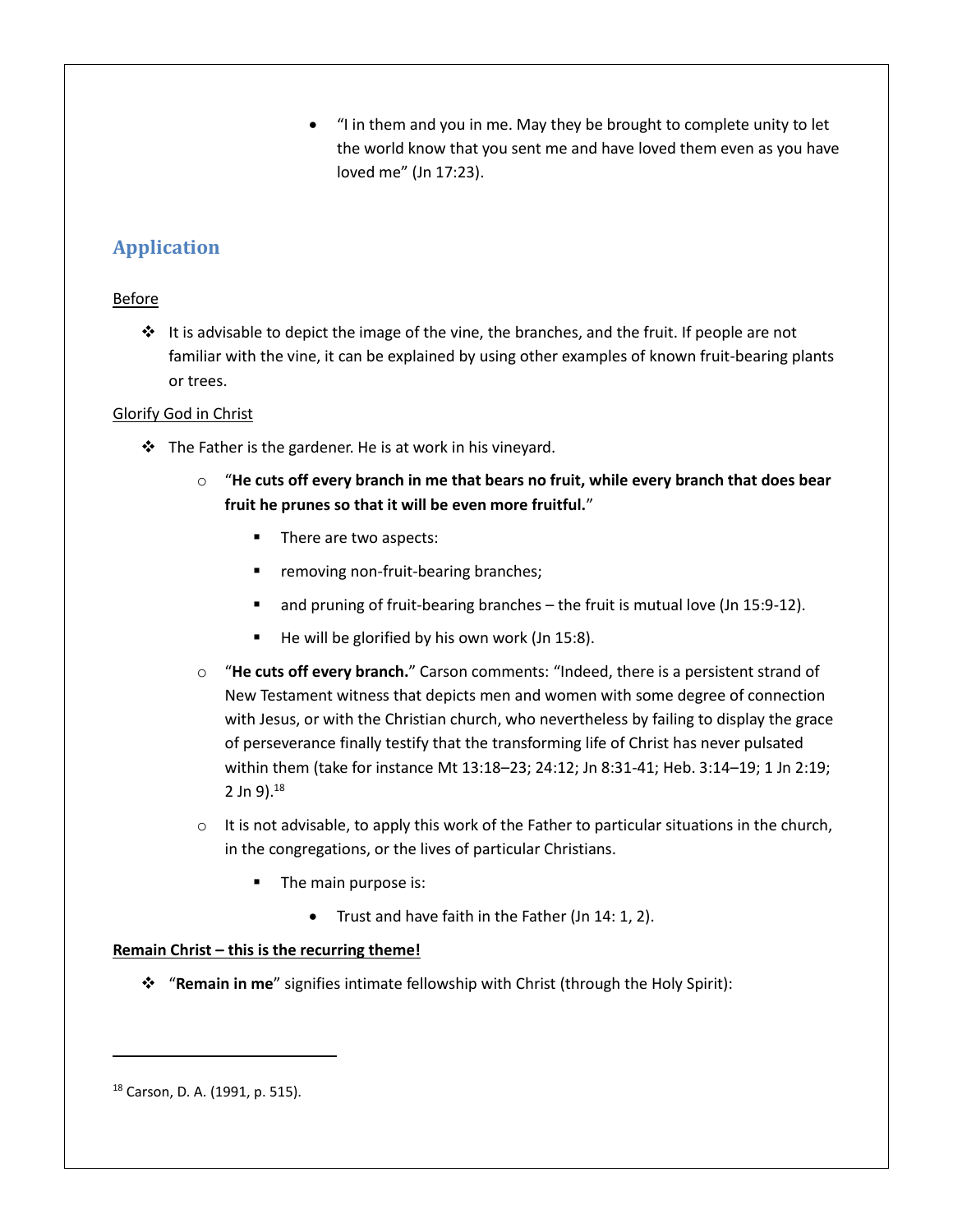- o John 14:16: "And I will ask the Father, and he will give you another Counselor to be with you forever—" (Jn 14:21, 23, 26
- $\circ$  John 6:35: "I am the bread of life. He who comes to me will never go hungry, and he who believes in me will never be thirsty."
- $\circ$  John 6:56: "Whoever eats my flesh and drinks my blood remains in me, and I in him."
- $\circ$  John 14:20: "I am in my Father, and you are in me, and I am in you." See also John 17:21-23.
- o In the Gospel of John "word" is associated with eternal life: "I tell you the truth, whoever hears my word and believes him who sent me has eternal life" (Jn. 5:24).<sup>19</sup> As per consequence, to remain in Jesus implies eternal life (Jn 17:3).
- ❖ "**Apart from me…**"
	- $\circ$  "The point is made clear: continuous dependence on the vine, constant reliance upon him, persistent spiritual imbibing of his life—this is the *sine qua non* of spiritual fruitfulness."<sup>20</sup>
	- o
	- o Therefore the necessity of prayer needs to be stressed (Jn 15:7).
		- "There is a direct connection between how one prays and the primary commitments of one's life. Jesus (...) demands that the fundamental commitment of a disciple's life is abiding in him. That means that the model of Jesus in life and word must permeate the life and words of the disciple. When this happens, praying ceases to be selfish asking and becomes aligned with the will and purposes of God in Christ."<sup>21</sup>

#### **Fruit**

- ❖ This fruit must not be taken for targets and positive results, like church growth, or an increase in numbers and converts. The fruit is love, in such a way that believers show that they are disciples of Jesus. This faithfulness and love might result in persecution and martyrdom (Jn 21:15-19; Peter).
	- o Matthew 5:10-12: "Blessed are those who are persecuted because of righteousness, for theirs is the kingdom of heaven. "Blessed are you when people insult you, persecute you

<sup>19</sup> Edwards, R. B. (1979–1988, Vol. 4, p. 1105). *Word.* In G. W. Bromiley (Ed.).

<sup>20</sup> Carson, D. A. (1991, p. 516).

<sup>21</sup> Borchert, G. L. (2002, (Vol. 25B, p. 145)).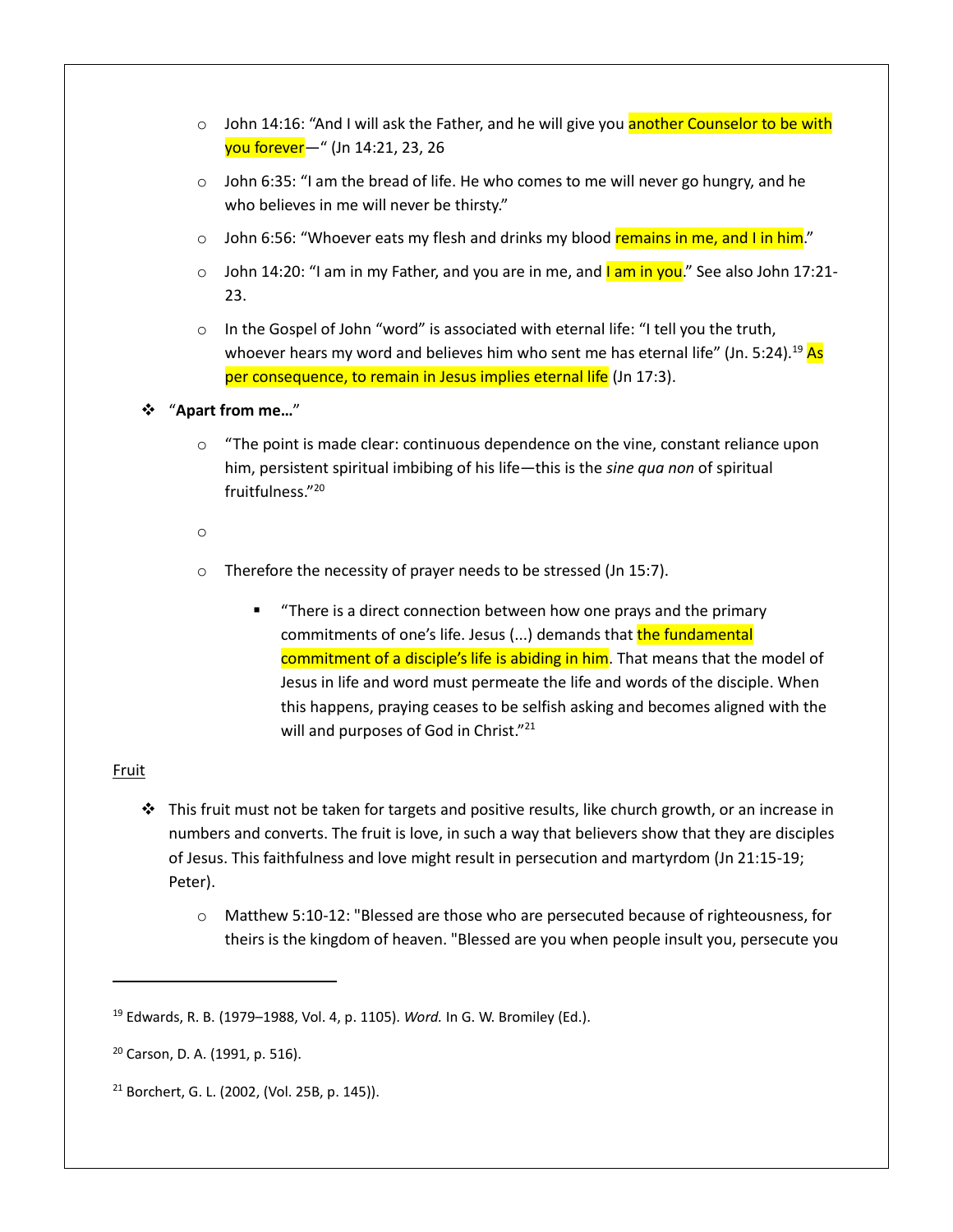and falsely say all kinds of evil against you because of me. Rejoice and be glad, because great is your reward in heaven, for in the same way, they persecuted the prophets who were before you."

- ❖ Other aspects of fruit:
	- $\circ$  John 4:14: "Whoever drinks the water I give him will never thirst. Indeed, the water I give him will become in him a spring of water welling up to eternal life." The Samaritan woman became a spring of water (Jn 4:28-30, 39-41).
	- $\circ$  John 7:38: "Whoever believes in me, as the Scripture has said, streams of living water will flow from within him."
	- $\circ$  John 14:12: "I tell you the truth, anyone who has faith in me will do what I have been doing. He will do even greater things than these, because I am going to the Father."

#### **Disciples**

❖ "If you hold to my teaching, you are really my disciples." (Jn 8:31).

#### The Lord's Supper and the true vine

❖ John 6:35, 36: "Whoever eats my flesh and drinks my blood remains in me, and I in him. Just as the living Father sent me and I live because of the Father, so the one who feeds on me will live because of me."

## **Bibliography**

Arndt, W., Danker, F. W., & Bauer, W. (2000). *A Greek-English Lexicon of the New Testament and other early Christian literature* (3rd ed.). Chicago: University of Chicago Press.

Beasley-Murray, G. (1999). *John*. WBC 36. Waco: Word Books.

Borchert, G. L. (2002). *John 12–21* (Vol. 25B). Broadman & Holman Publishers.

Bromiley, G. W. (Ed.). (1979–1988). *The International Standard Bible Encyclopedia, Revised.* Wm. B. Eerdmans.

Carson, D. A. (1991). *The Gospel according to John*. Inter-Varsity Press; W.B. Eerdmans.

Freedman, D. (Ed.). (1992). *The Anchor Bible Dictionary* (Vol. 1-6). New York: Doubleday.

J. B. Green, J. K. Brown, & N. Perrin (Eds.). *Dictionary of Jesus and the Gospels, Second Edition*. IVP Academic; IVP.

Haenchen, E., Funk, R. W., & Busse, U. (1984). *John: a commentary on the Gospel of John*. Fortress Press.

Hendriksen, W. (1953). *The Gospel of John* (NTC). Grand Rapids: Baker Book House.